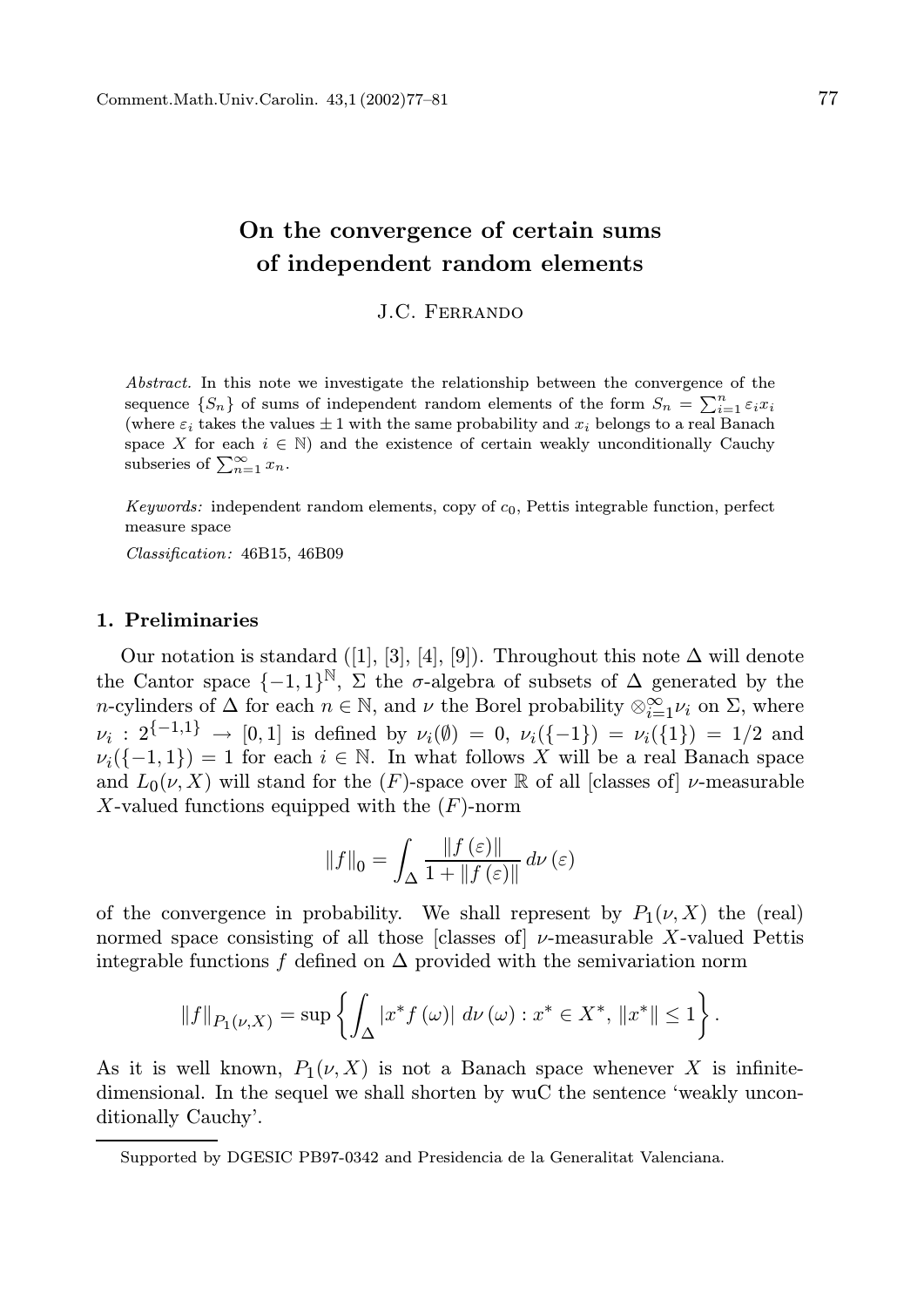# 78 J.C. Ferrando

In [5] we have shown that if a series of independent random elements of the form  $\sum_{n=1}^{\infty} f_n$ , with  $f_n(\omega) = \omega_n x_n$  for  $\omega \in \Delta$  and  $\{x_n\} \subseteq X$ , converges  $\nu$ -almost surely in X, then  $\sum_{n=1}^{\infty} x_n$  has a subseries which is unconditionally convergent in norm. In this note we continue the investigation on the relationship among the convergence of the functional series  $\sum_{n=1}^{\infty} f_n$  under different topologies and the existence of certain wuC subseries of  $\sum_{n=1}^{\infty} x_n$ .

### 2. On certain weakly unconditionally Cauchy subseries

**Lemma 2.1.** If there are a closed set A in  $\Delta$  with  $\nu(A) > 1/2$  and a nonempty set  $S \subseteq X^*$  such that  $\sum_{i=1}^{\infty} x^* f_i(\omega)$  converges for  $\omega \in A$  and  $x^* \in S$ , then there exists a subsequence  $\{x_{n_i}\}\$  of  $\{x_n\}$  such that  $\sum_{i=1}^{\infty} |x^*x_{n_i}| < \infty$  for each  $x^* \in S$ .

PROOF: The following fact is contained in the proof of [8, Proposition] (see also [5, Claim]). We shall denote by  $C_{i_1 i_2 \ldots i_k}$  or  $C_{i_1 i_2 \ldots i_k}(\varepsilon)$  any rectangle of  $\Delta$  with fixed coordinates  $i_1, i_2, \ldots, i_k$ , i.e.,  $C_{i_1 i_2 \ldots i_k}(\varepsilon) = \{ \omega \in \Delta : \omega_{i_j} = \varepsilon_j, 1 \le j \le k \}$ for some  $\varepsilon \in \Delta$ . On the other hand, given a strictly increasing sequence  $Q = \{n_i :$  $i \in \mathbb{N}$  of positive integers, for each  $\omega \in \Delta$  we shall design by  $\omega'$  (as in [8]) the element of  $\Delta$  defined by  $\omega'_i = \omega_i$  if  $i \in Q$  and  $\omega'_i = -\omega_i$  if  $i \notin Q$ .

**Fact.** Let  $A \in \Sigma$ . If  $\nu(A) > 1/2$ , there is a strictly increasing sequence  $\{n_i\}$  of positive integers such that  $A \cap A' \cap C_{n_1 n_2 \dots n_k} \neq \emptyset$  for each  $C_{n_1 n_2 \dots n_k}$  and each  $k \in \mathbb{N}$ .

By hypothesis there is a closed set A in  $\Delta$  with  $\nu(A) > 1/2$  such that  $\sum_{n=1}^{\infty} \omega_n x^* x_n$ converges for  $\omega \in A$  and  $x^* \in S$ . According to the preceding fact there exists a strictly increasing sequence  $Q = \{n_i\}$  of positive integers such that, given  $\varepsilon \in \Delta$ , then  $A \cap A' \cap C_{n_1 n_2 \ldots n_k}(\varepsilon) \neq \emptyset$  for each  $k \in \mathbb{N}$ . Since  $\{A \cap A' \cap C_{n_1 n_2 \ldots n_k}(\varepsilon)$ :  $k \in \mathbb{N}$  is a decreasing sequence of nonempty closed sets in the compact space  $\Delta$ , there is a point  $\zeta$  (which depends of  $\varepsilon$ ) in  $\Delta$  which belongs to the intersection  $\bigcap_{k=1}^{\infty} A \cap A' \cap C_{n_1 n_2 \dots n_k}(\varepsilon)$ . Hence, for each  $x^* \in S$  and each pair  $(r, s)$  of positive integers, with  $s > r$ , one has

$$
\left|\sum_{i=r+1}^{s} \varepsilon_i x^* x_{n_i}\right| = \left|\sum_{i=r+1}^{s} \zeta_{n_i} x^* x_{n_i}\right| \leq \frac{1}{2} \left(\left|\sum_{i=n_r+1}^{n_s} x^* f_i(\zeta)\right| + \left|\sum_{i=n_r+1}^{n_s} x^* f_i(\zeta')\right|\right).
$$

Since  $\zeta, \zeta' \in A$  and  $x^* \in S$ , both series  $\sum_{i=1}^{\infty} x^* f_i(\zeta)$  and  $\sum_{i=1}^{\infty} x^* f_i(\zeta')$  are convergent. So, for a given  $\epsilon > 0$  there is a  $k \in \mathbb{N}$  such that  $\left|\sum_{i=n_r+1}^{n_s} x^* f_i(\zeta)\right| < \epsilon$ and  $\left|\sum_{i=n_r+1}^{n_s} x^* f_i(\zeta')\right| < \epsilon$  for  $s > r \geq k$ , which implies that  $\left|\sum_{i=r+1}^{s} \varepsilon_i x^* x_{n_i}\right| \leq \epsilon$  for  $s > r \geq k$ . Hence the numerical series  $\sum_{i=1}^{\infty} \varepsilon_i x^* x_{n_i}$  converges. Given that this is true for each  $\varepsilon \in \Delta$ , it follows that  $\sum_{i=1}^{\infty} |x^* x_{n_i}| < \infty$  for each  $x^* \in S$ and we are done.  $\Box$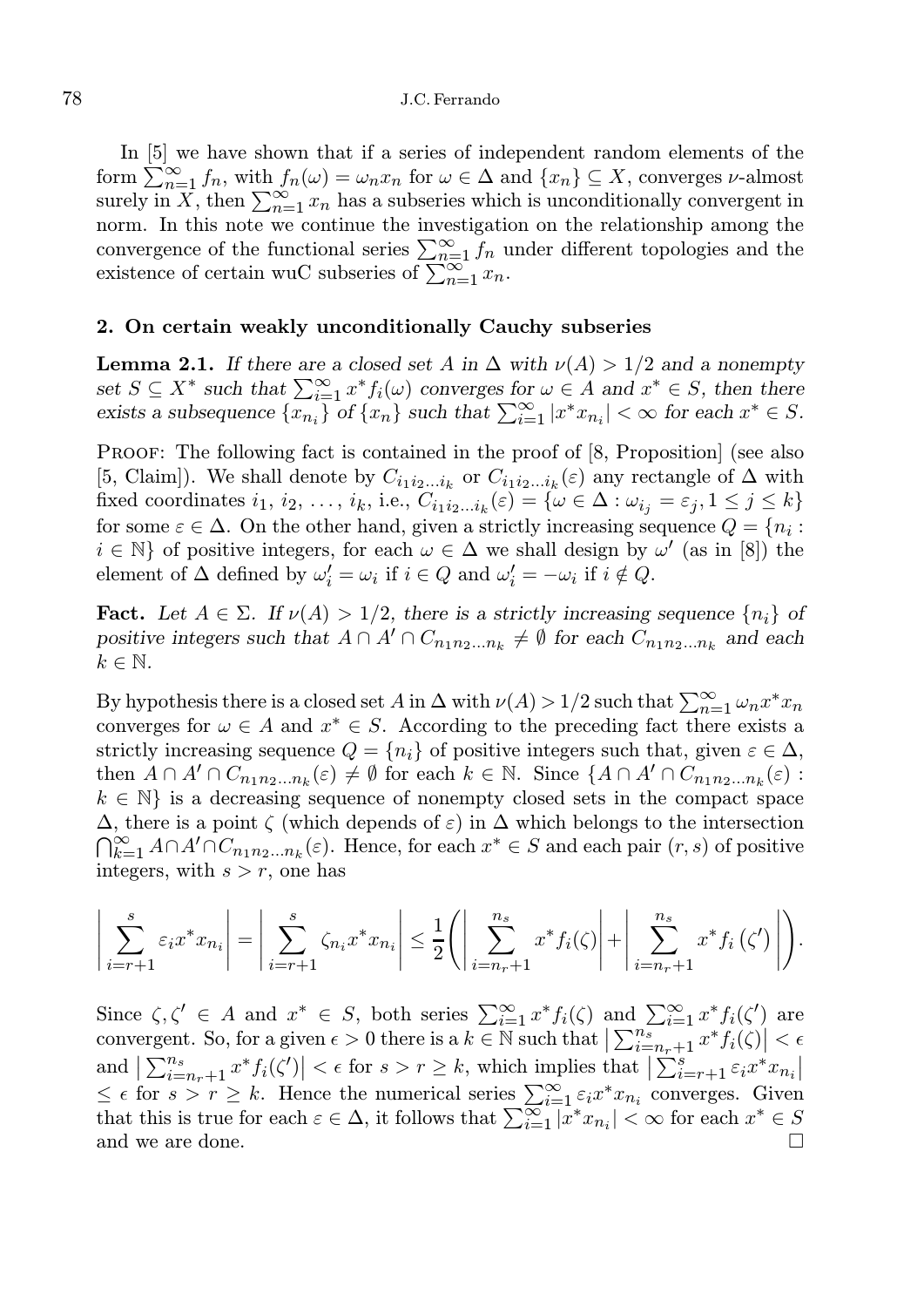**Theorem 2.2.** Assume that  $||x_n|| = 1$  for each  $n \in \mathbb{N}$  and X has a dual unit ball with countably many extreme points. If

$$
\sup_{n \in \mathbb{N}} \int_{\Delta} |x^* S_n(\omega)| \ d\nu(\omega) < \infty
$$

for each  $x^* \in \text{Ext } B_{X^*}$ , then X contains a copy of  $c_0$ .

PROOF: By hypothesis, for each  $x^* \in \text{Ext } B_{X^*}$  there exists  $C_{x^*} > 0$  such that

(2.1) 
$$
\sup_{n \in \mathbb{N}} \int_{\Delta} \left| \sum_{i=1}^{n} x^* f_i(\omega) \right| d\nu(\omega) < C_{x^*}.
$$

Hence, given  $x^* \in \text{Ext } B_{X^*}$ , as a consequence of  $(2.1)$  and of Khinchine's inequalities there exists a  $K > 0$  such that

$$
(2.2) \qquad \left\{ \sum_{i=1}^{n} \sigma^{2} (x^{*} f_{i}) \right\}^{1/2} = \left\{ \sum_{i=1}^{n} (x^{*} x_{i})^{2} \right\}^{1/2}
$$

$$
\leq K \int_{\Delta} \left| \sum_{i=1}^{n} x^{*} f_{i}(\omega) \right| d\nu(\omega) < K C_{x^{*}}
$$

for each  $n \in \mathbb{N}$ . Considering that the sequence  $\{x^* f_i\}$  consists of independent random variables such that

$$
\mathbf{E}\left(x^*f_i\right) = \int_{\Delta} x^* f_i(\omega) d\nu(\omega) = 0
$$

for each  $i \in \mathbb{N}$ , according to [7, Section 46, Theorem B] equation (2.2) ensures that  $\sum_{i=1}^{\infty} x^* f_i(\omega)$  converges almost surely for  $\omega \in \Delta$ . Since Ext  $B_{X^*}$  is countable, it follows that there exists a *v*-null set N such that  $\sum_{i=1}^{\infty} x^* f_i(\omega)$  converges for each  $\omega \in \Delta - N$  and each  $x^* \in \text{Ext } B_{X^*}$ . So, using inner regularity we may choose a closed set A with  $A \subseteq \Delta - N$  and  $\nu(A) > 1/2$  such that  $\sum_{i=1}^{\infty} x^* f_i(\omega)$  converges for each  $\omega \in A$  and each  $x^* \in \text{Ext } B_{X^*}$ . On the basis of Lemma 2.1, this implies that there exists a subsequence  $\{x_{n_i}\}\$  of  $\{x_n\}$  such that  $\sum_{i=1}^{\infty} |x^*x_{n_i}| < \infty$  for each  $x^* \in \text{Ext } B_{X^*}$ . Since  $\sum_{n=1}^{\infty} x_n$  diverges, Elton's theorem guarantees that X contains a copy of  $c_0$ .

**Proposition 2.3.** If the sums  $\{S_n\}$  are bounded inside of a complete linear subspace L of  $P_1(\nu, X)$ , then  $\sum_{n=1}^{\infty} x_n$  has a wuC subseries.

**PROOF:** Since  $\{S_n\}$  is bounded inside of a complete linear subspace L of  $P_1(\nu, X)$ and given that the canonical inclusion map from  $P_1(\nu, X)$  into  $L_0(\nu, X)$  has closed graph ([6, Lemma 4]), then Banach-Schauder's theorem guarantees that  $\{S_n\}$  is stochastically bounded. So, according to [9, Section 5.2.3, Theorem 2.2] the sums  $\{S_n\}$  are bounded almost surely, i.e.  $\nu(\{\omega \in \Delta : \sup_{n \in \mathbb{N}} || \sum_{i=1}^n f_i(\omega) || = \infty \})$  $= 0$ . Hence Kwapień's theorem [8, Proposition] assures the existence of a wuC subseries of  $\sum_{n=1}^{\infty} x_n$ .  $\sum_{n=1}^{\infty} x_n$ .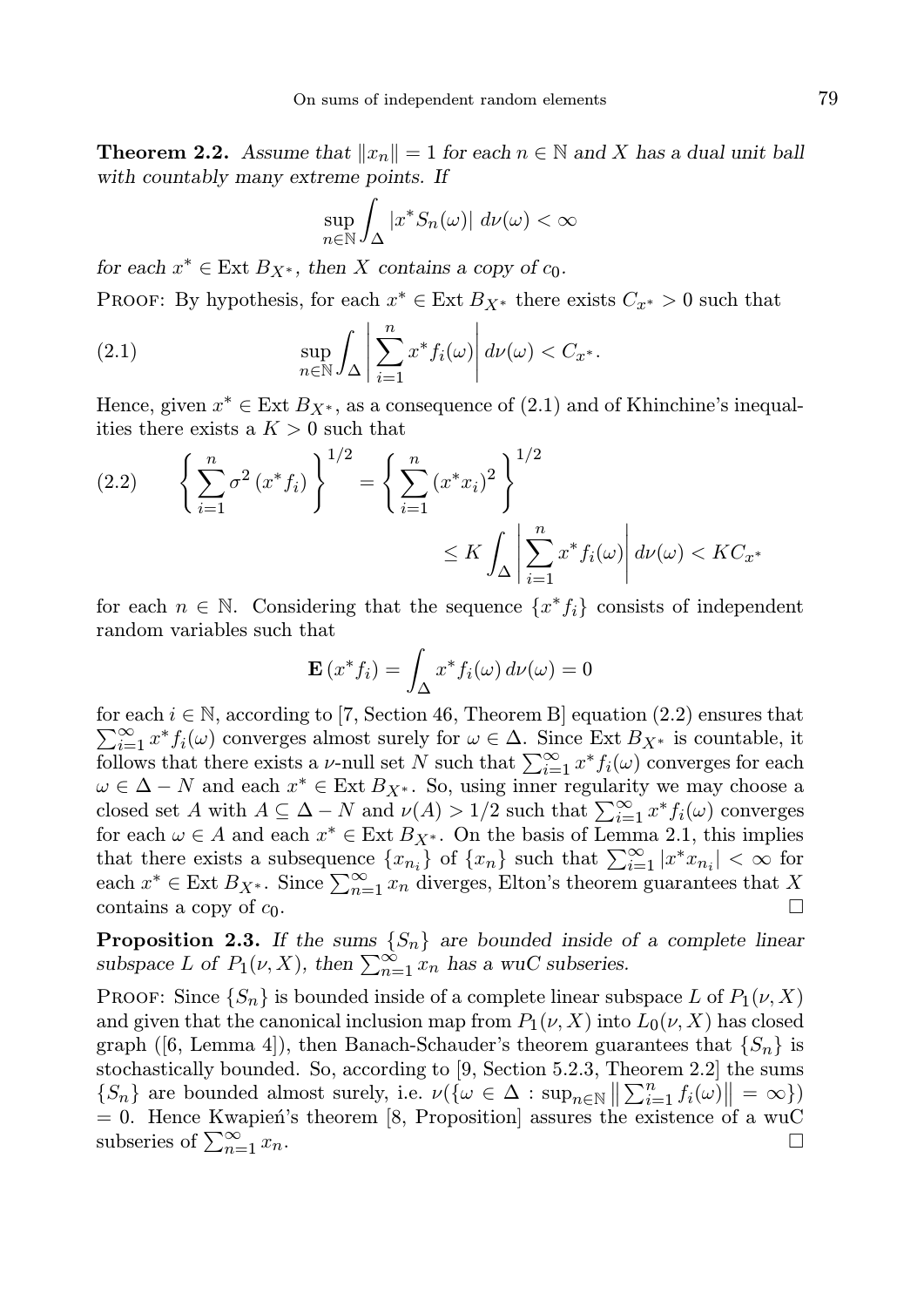# 80 J.C. Ferrando

**Corollary 2.4.** Assume that  $\{f_n\}$  is a basic sequence in  $\overline{P_1}(v, \overline{X})$  equivalent to the unit vector basis of  $c_0$ . If  $[f_n]$  is contained in  $P_1(\nu, X)$ , then there exists a subsequence  $\{f_{n_i}\}\$  such that  $[f_{n_i}]$  is isomorphic to a complemented copy of  $c_0$ .

PROOF: Since the series  $\sum_{i=1}^{\infty} f_i$  is wuC in  $P_1(\nu, X)$ , there is  $K > 0$  such that

$$
\sup_{n \in \mathbb{N}} \left\| \sum_{i=1}^n \xi_i f_i \right\|_{P_1(\nu, X)} < K \|\xi\|_{\infty}
$$

for each  $\xi \in \ell_{\infty}$ . Hence the sums  $\{S_n\}$  are bounded in the complete linear subspace  $[f_i]$  of  $P_1(\nu, X)$  and Proposition 2.3 guarantees that  $\sum_{n=1}^{\infty} x_n$  has a wuC subseries. Since  $||x_n|| = ||f_n||_{P_1(\nu,X)}$  for each  $n \in \mathbb{N}$ , then  $\inf_{n \in \mathbb{N}} ||x_n|| > 0$ and the classic Bessaga-Pełczyński allows us to conclude that  ${x_n}$  contains a subsequence  $\{x_{n_i}\}\$ equivalent to the unit vector basis of  $c_0$ . Therefore, there exists a bounded sequence  $\{y_i^*\}$  in  $X^*$  such that  $y_i^* x_{n_j} = \delta_{ij}$  for each  $i, j \in \mathbb{N}$ . Assuming without loss of generality that  $y_i \in B_{X^*}$ , set  $g_i(\varepsilon) = \varepsilon_i y_i^*$  for each  $i \in \mathbb{N}$ and define

$$
\langle g_i, f \rangle = \int_{\Delta} \varepsilon_i y_i^* f(\varepsilon) d\nu(\varepsilon)
$$

for each  $f \in P_1(\nu, X)$ . So we have  $\langle g_i, f_{n_j} \rangle = \delta_{ij}$  for each  $i, j \in \mathbb{N}$ . On the other hand, denoting by  $C_n$  the rectangle of  $\Delta$  formed by all those  $\varepsilon \in \Delta$  with  $\varepsilon_n = 1$ and noting that  $\nu(E \cap C_n) \to \nu(E)/2$  for all  $E \in \Sigma$ , it follows that

$$
\mathbf{E}_{C_n}(\varphi) = \frac{1}{\nu(C_n)} \int_{C_n} \varphi \, d\nu \to \int_{\Delta} \varphi \, d\nu = \mathbf{E}(\varphi)
$$

for each v-simple function  $\varphi : \Delta \to \mathbb{R}$ . This implies that  $\mathbf{E}_{C_n}(\varphi) \to \mathbf{E}(\varphi)$  for each  $\varphi \in L_1(\nu)$ , which leads to  $\int_{\Delta} \varepsilon_i \varphi(\varepsilon) d\nu \to 0$  for each  $\varphi \in L_1(\nu)$ . Since, in addition,  $(\Delta, \Sigma, \nu)$  is a perfect measure space, it can be shown as in [2] that  $\langle g_i, f \rangle \to 0$  for each  $f \in P_1(\nu, X)$ . Consequently the map  $P: P_1(\nu, X) \to P_1(\nu, X)$ defined by

$$
Pf = \sum_{i=1}^{\infty} \langle g_i, f \rangle f_{n_i}
$$

is a bounded linear projection operator from the barreled space  $P_1(\nu, X)$ onto  $[f_{n_i}].$ ].

**Proposition 2.5.** If there exists a complete linear subspace L in  $P_1(\nu, X)$  such that  $\{f_i\} \subseteq L$  and  $\sum_{i=1}^{\infty} f_i$  converges in  $P_1(\nu, X)$  to some separably-valued  $f \in L$ , then there exists a subseries of  $\sum_{i=1}^{\infty} x_i$  which is unconditionally convergent in X.